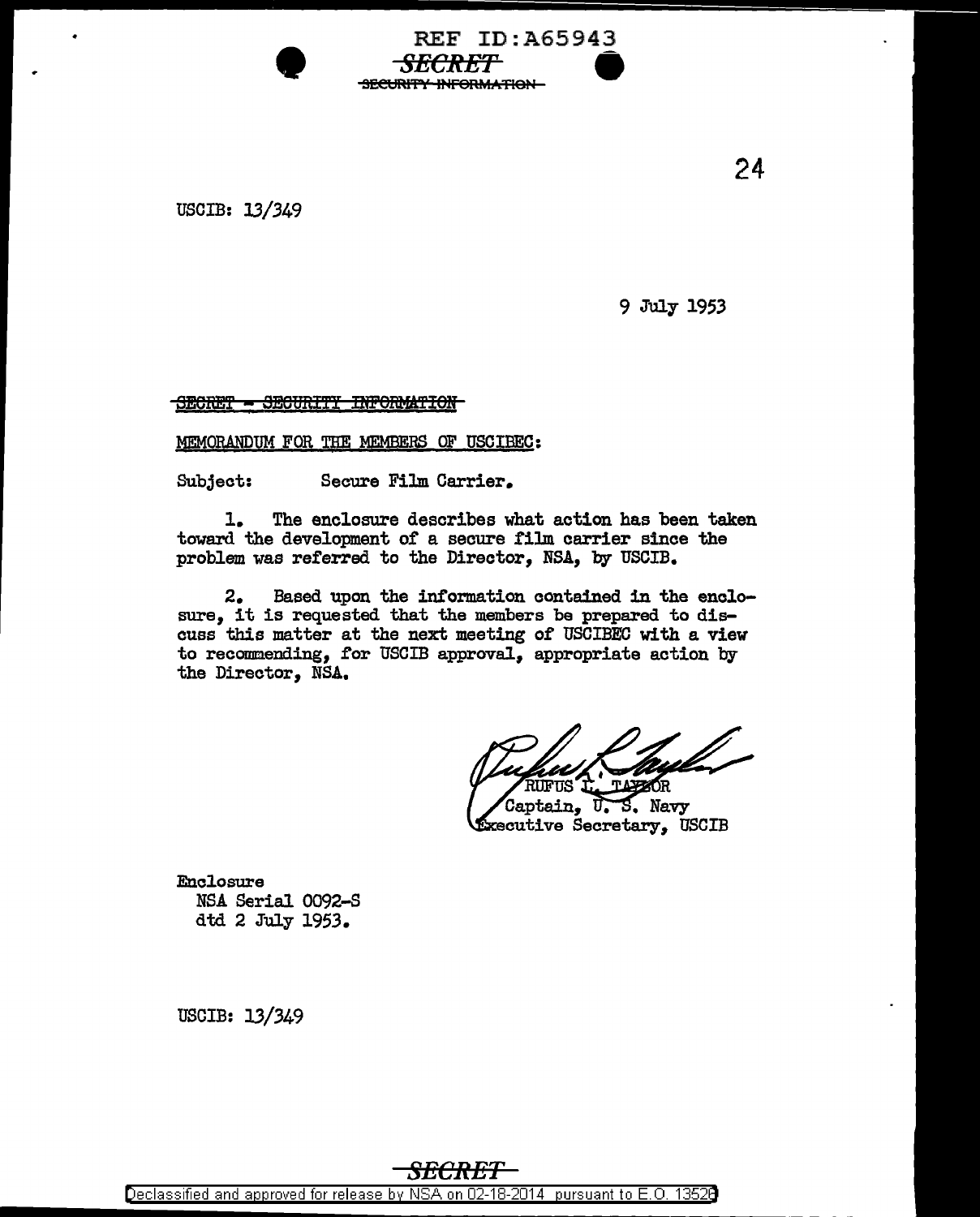

SE<del>CRET</del> **SECURITY INFORMATION** 

REF ID:A65943

Serial: 0092-S

2 July 1953

SECRET - SECURITY INFORMATION

MEMORANDUM FOR THE EXECUTIVE SECRETARY, USCIB

SUBJECT: Secure Film Carrier

l. The problem or providing a secure carrier for use in air transportation or COMINT material over non-allied territory was discussed at the 68th, 69th, and 72nd meetings of the United States Communications Intelligence Board. At its 69th meeting the Board requested that this Agency reopen an earlier Army investigation of possible methods of incorporating a destruction means, and at the 72nd meeting the Board requested further investigation and development of a secure carrier for microfilm incorporating a destruction means outlined in the first of five recommendations previous1y prepared for the Board by this Agency.

2. During the course of subsequent investigations it was determined that destruction of the film record could best be accomplished by a contained combustion process rather than by the erasure method which had previously met with the Board's approval. The Deputy Director of Intelligence for Collection and Dissemination, U. s. Air Force, in reply to a request by USCIB has advised that the in-flight hazard inherent in a contained-combustion emergency destruction device is acceptable to the Air Force from the safety viewpoint on condition that the built-in protective provisions specified in this Agency's proposa1 for suoh a device are realized. Accordingly, development efforts have been concentrated on a carrier device containing a combustible emergency destructor.

*3.* The development work has been conducted by the Physical Security Equipment Agency (PSEA) in accordance with requirements .t'urnished by NSA, and NSA engineers have maintained close liaison with PSEA from the outset. In addition, this Agency has offered and furnished drafting and machine-shop support as requested by PSEA. The Director, NSA, has been advised that the project has been given precedence over all other work in the chemical laboratory 0£ PSEA, and that every effort has been made to expedite development. It is anticipated. that, if no unforeseen difficulties are encountered during the development period, completion of PSEA1 s laboratory model should be accomplished during FY 54. Tentative NSA estimates of the cost of a number of prototype models sufficient for evaluation amount to approximately *\$50*<sup>1</sup> *000.* 

Enclosure with.USCIB 13/349 dated 9 July 1953.